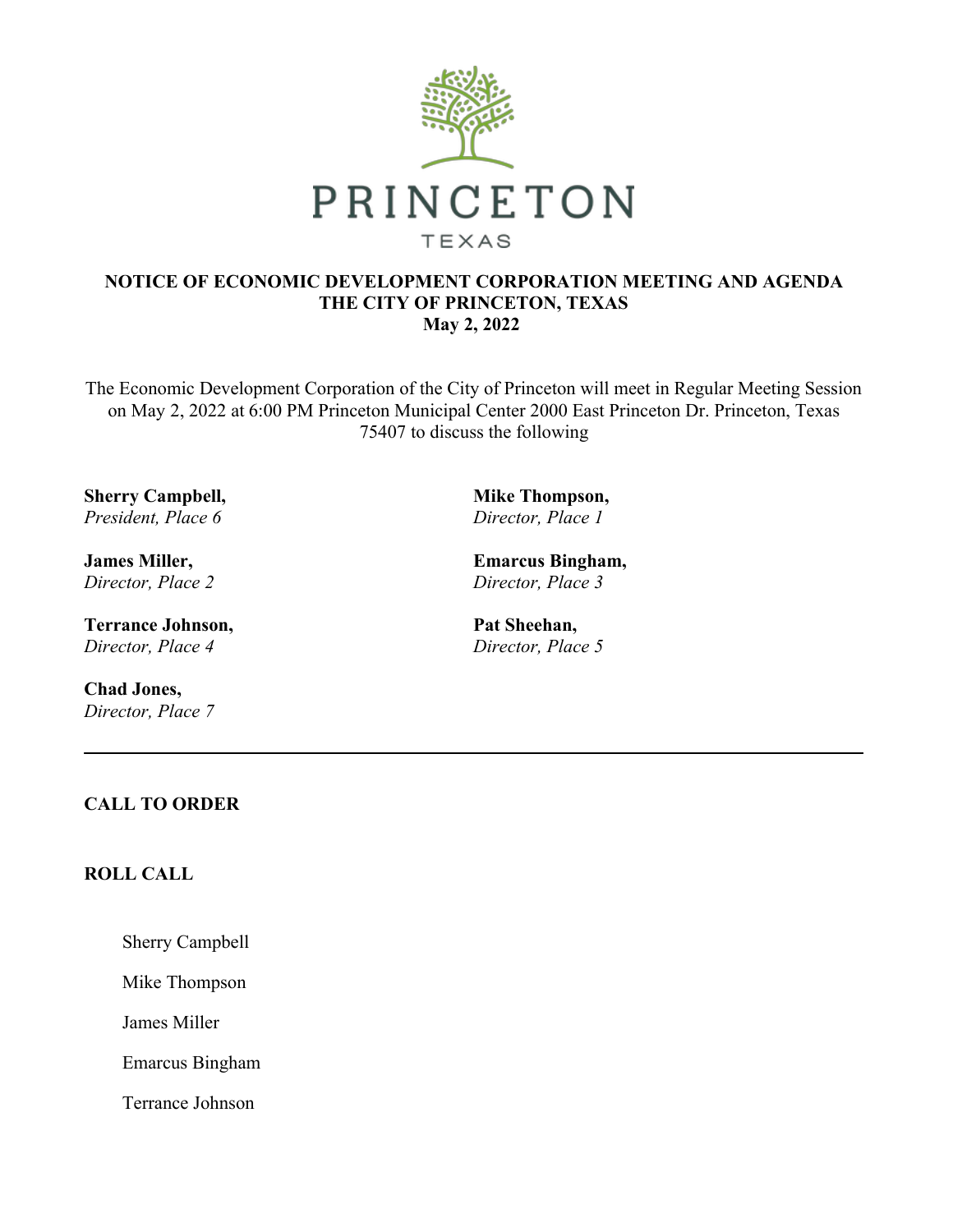Pat Sheehan

Chad Jones

# **INVOCATION**

# **PLEDGE OF ALLEGIANCE**

I pledge allegiance to the Flag of the United States of America, and to the Republic for which it stands, one Nation under God, indivisible, with liberty and justice for all.

## **PUBLIC APPEARANCE**

The public is allowed 3 minutes to speak. The Economic Development Corporation is unable to respond or to discuss any issues that are brought up during this section that are not on the agenda, other than to make statements of specific factual information in response to a public inquiry or to recite existing policy in response to any inquiry.

#### **CONSENT AGENDA**

All consent agenda items listed are considered to be routine by the Economic Development Corporation and will be enacted by one motion. There will be no separate discussion of these items unless a Board Member so requests, in which event the item will be removed from the Consent Agenda and considered in its normal sequence on the agenda.

#### **Minutes**

Discussion and possible action regarding the minutes of the April 4, 2022 Regular Economic Development Corporation Meeting. EDC Meeting Minutes [04.04.22.docx](https://legistarweb-production.s3.amazonaws.com/uploads/attachment/pdf/1350315/EDC_Meeting_Minutes_04.04.22.pdf)

## **EDC Financial Statement and Sales Tax**

Discussion and possible action regarding EDC financial statement and sales tax. 06-Mar 2022 [EDC.pdf](https://legistarweb-production.s3.amazonaws.com/uploads/attachment/pdf/1341239/06-Mar_2022_EDC.pdf)

#### **REGULAR AGENDA**

## **2022- EDC Training Update**

**020** Update, discussion and possible action regarding request for Economic Development Training Information presented by EDC/CDC Coordinator DeShawyna Walker. EDC-Basic Economic [Development](https://legistarweb-production.s3.amazonaws.com/uploads/attachment/pdf/1329385/EDC-Basic_Economic_Development_Course_Info_2022.pdf) Course Info 2022.pdf ED Sales Tax [Course.png](https://legistarweb-production.s3.amazonaws.com/uploads/attachment/pdf/1350247/ED_Sales_Tax_Course.pdf)

## **2022- Marketing Proposal Update**

**021** Update, discussion and possible action regarding updated marketing proposal from Insyteful.

[Princeton](https://legistarweb-production.s3.amazonaws.com/uploads/attachment/pdf/1353520/Princeton_TX_EDC_Proposal_-_Revised_April_2022.pdf) TX EDC Proposal - Revised April 2022.pdf

## **2022- New Business Incentives and Target Sectors**

**022** Update, discussion and possible action regarding the EDC's New Business Incentives and determining and creating the EDC's Target Sector Analysis. Target Sectors List [2022.docx](https://legistarweb-production.s3.amazonaws.com/uploads/attachment/pdf/1353904/Target_Sectors_List_2022.pdf) New Business [Incentives](https://legistarweb-production.s3.amazonaws.com/uploads/attachment/pdf/1354796/New_Business_Incentives_2022.pdf) 2022.xlsx

## **2022- Princeton Lowry Crossing Chamber of Commerce Update**

**023** Update, discussion and possible action regarding quarterly financials and training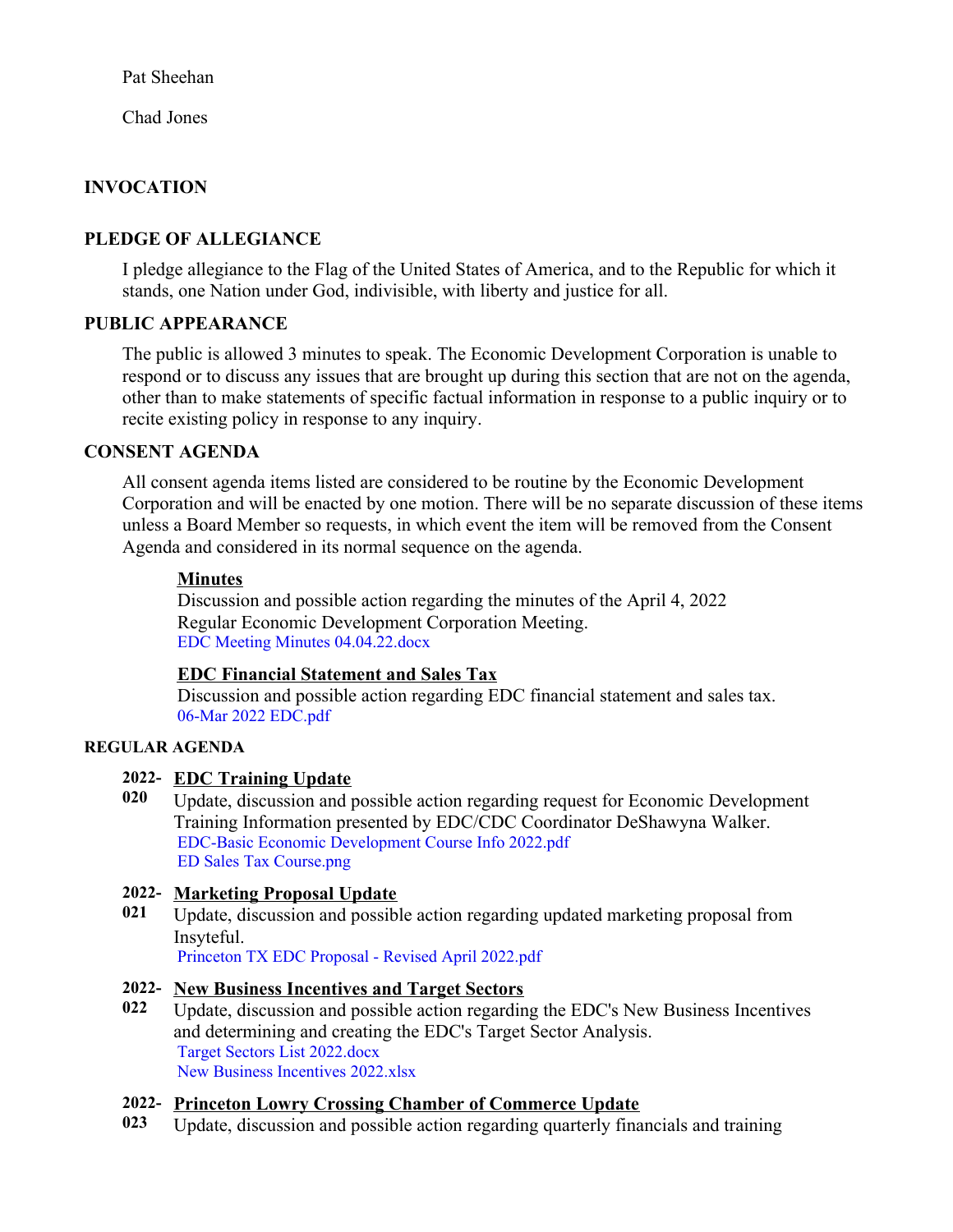program from Princeton-Lowry Crossing Chamber of Commerce President Christi Houston.

[StatementofActivity](https://legistarweb-production.s3.amazonaws.com/uploads/attachment/pdf/1325343/StatementofActivity__1_.pdf) (1).pdf [StatementofFinancialPosition](https://legistarweb-production.s3.amazonaws.com/uploads/attachment/pdf/1325344/StatementofFinancialPosition__1_.pdf) (1).pdf PLC [Leadership.docx](https://legistarweb-production.s3.amazonaws.com/uploads/attachment/pdf/1350295/PLC_Leadership.pdf)

#### **2022- EDC Advertising**

**024** Update, discussion and possible action regarding advertising options for the Economic Development Corporation presented by EDC/CDC Coordinator DeShawyna Walker. EDC Advertising [Presentation.pptx](https://legistarweb-production.s3.amazonaws.com/uploads/attachment/pdf/1350226/EDC_Advertising_Presentation.pdf)

#### **2022- New Restaurant Incentive Grant Update**

**025** Update, discussion and possible action regarding the EDC New Restaurant Incentive Grant application and process. New Restaurant Incentive [Grant-2022.pdf](https://legistarweb-production.s3.amazonaws.com/uploads/attachment/pdf/1341698/New_Restaurant_Incentive_Grant-2022.pdf)

#### **2022- Future Agenda Items**

**026** Possible action to approve request for items to be placed on a future and NOT for discussion of these request.

# **EXECUTIVE SESSION**

Section 51.071 (2) Texas Government Code. Consultation with the City Attorney on a matter in which the duty of the attorney to the governmental body under the Texas Disciplinary Rules of Professional Conduct of the State Bar of Texas clearly conflicts with this chapter on any posted

Possible action to approve request for items to be placed on a future agenda and NOT for discussion of these request.

agenda items.

(Tex. Gov't Code §551.072.) Discuss or deliberate the purchase, exchange, lease, or value of real property.

(Tex. Gov't Code §551.087.) Discuss or deliberate Economic Development Negotiations: (1) To discuss or deliberate regarding commercial or financial information that the Board has received from a business prospect that the Board seeks to have locate, stay, or expand in or near the territory of the City of Princeton and with which the Board is conducting economic development negotiations; or

- 1. Commercial Property for Sale
- 2. 99 Vision

# **ACTION PERTAINING TO EXECUTIVE SESSION**

# **REPORT AGENDA - CITY MANAGER**